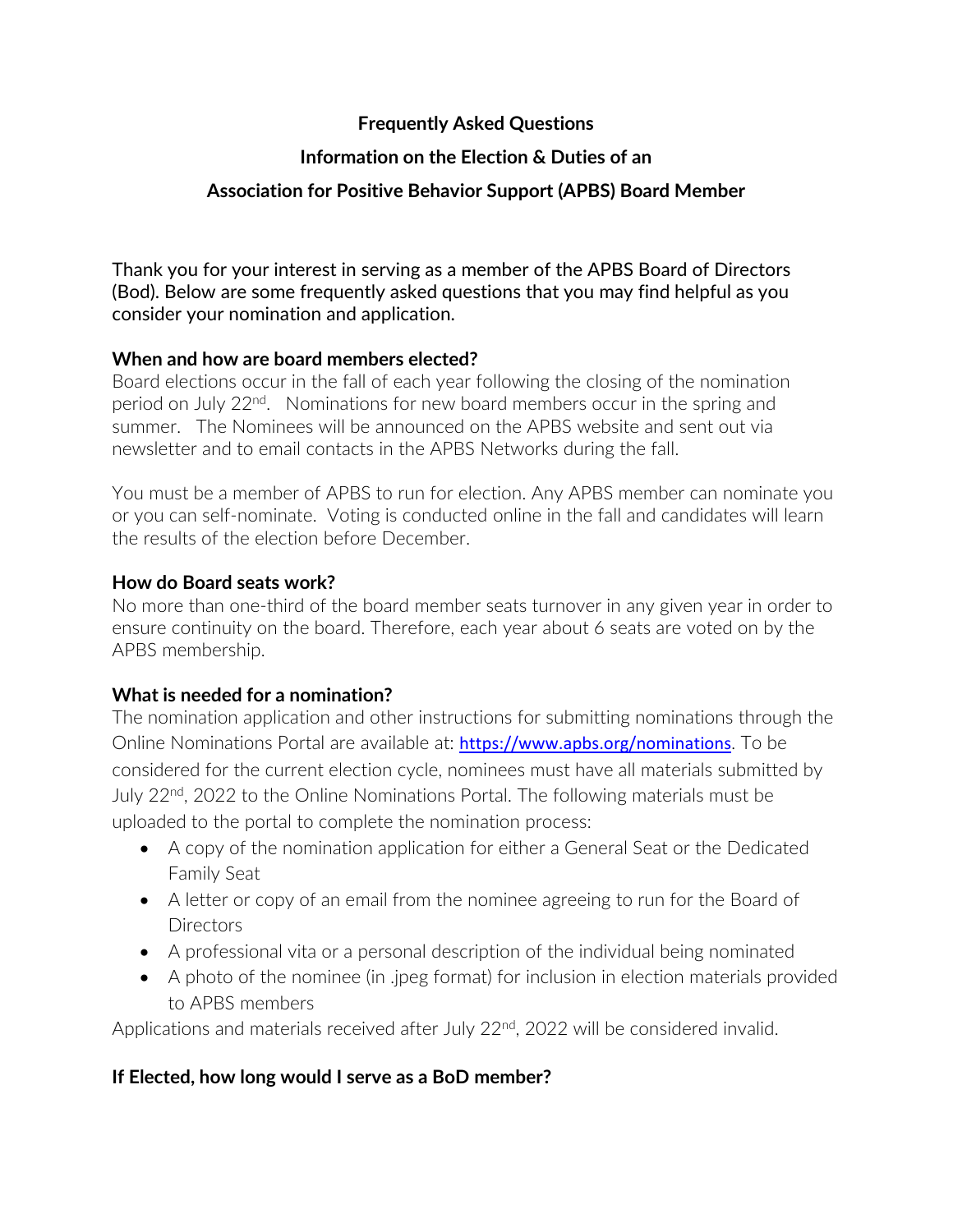Board members serve a three-year term that begins at the close of the annual meeting of APBS just prior to the start of the annual conference which is typically held in the spring. Board members can run for re-election as their three-year term is coming to an end, and may be elected to a maximum of three consecutive terms (9 years consecutively). After 3 consecutive terms (9 years consecutive) ,that person is considered ineligible to seek reelection and must let a full election cycle pass before running again.

## **What are the requirements and duties of a BoD member?**

- 1) Board members are expected to actively participate in each BoD meeting, including the one annual face-to-face meeting each year that occurs in conjunction with the annual conference. The face-to-face meeting is always held a few days prior to the annual conference. These meetings take place at the conference location and require early travel to the conference. The annual face-to-face board meeting typically runs 1 ½ days in length The three other virtual board meetings are scheduled months in advance to accommodate member's scheduling needs. Each typically runs 90 minutes.
- 2) Board members will, at a minimum, choose a committee to join and participate in work in-between board meetings on the Action Plans of their identified committee(s). This work is almost always done by teleconference and email, and, at the annual face-to-face board meeting.
- 3) Board members actively participate in social events that honor APBS volunteer work at the conference.

## **What makes the Dedicated Family Seat unique?**

The Dedicated Family Seat functions the same as a General Seat in terms of requirements and duties of a BoD member. The Dedicated Family Seat was established in 2010 by the BoD in an effort to increase representation and voice of stakeholder groups in APBS leadership activities. In doing so, the BoD ensured that there would always be at least on family representive engaged in decision making, organizational activities, committee work, and general functioning of the BoD on an on-going basis.

## **What kind of work is required as a Committee member?**

There are multiple committees to choose and many ways to be active as a Board member. If elected to the BoD, at your first board meeting you will select a committee (or committees) to join. These committees usually hold monthly teleconference meetings to work on their Action Plans. Action Plans are designed to further achievement of the overall goals of APBS. There are workgroups within each of the three larger committees to focus on specific topics and needs of APBS.

Board members may also be sought out to join Ad-Hoc workgroups to tackle specific issues. Typically, these groups disband when the work has been done.

## **How many hours per week should I expect to put into to BoD and Committee work?**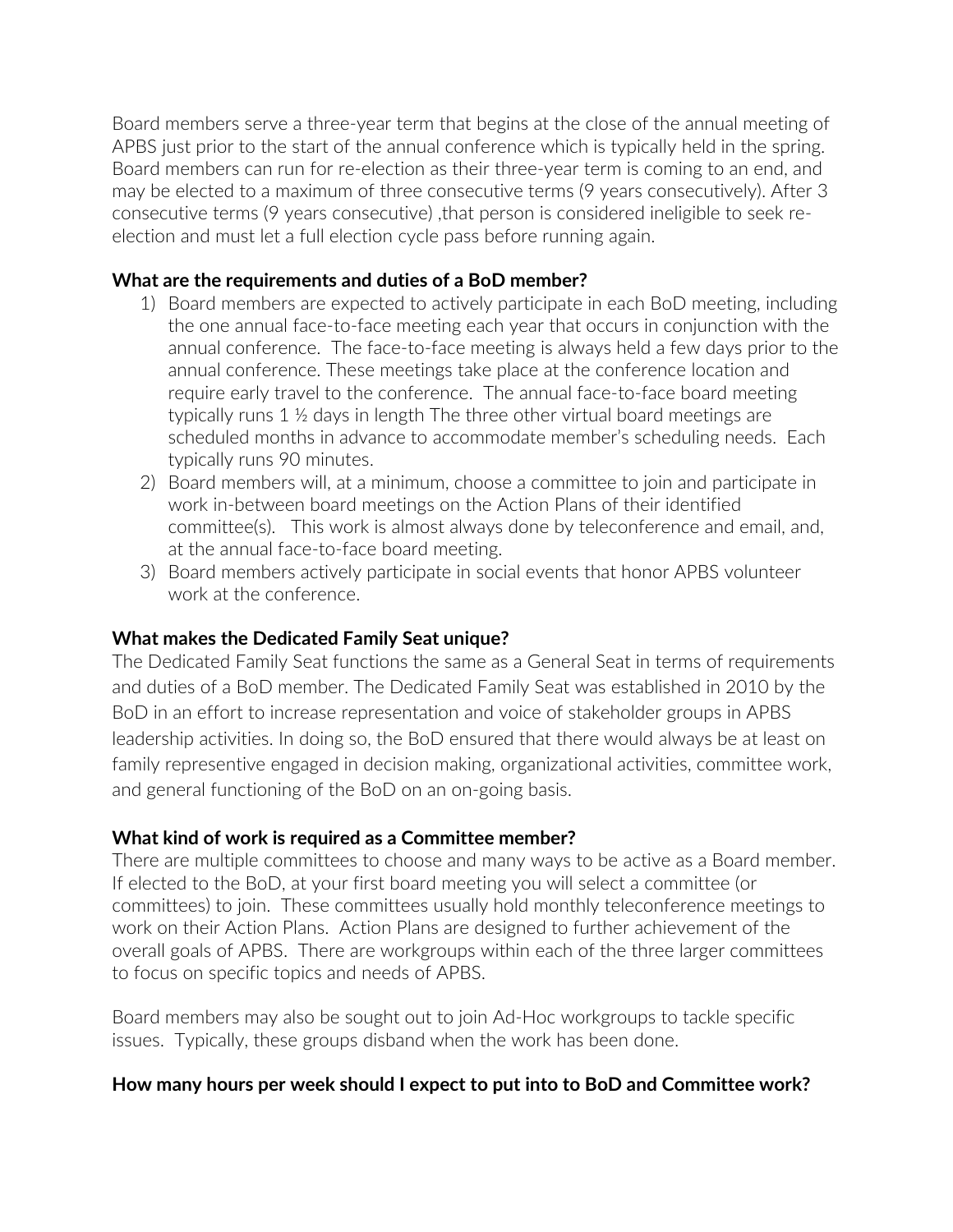While time commitments will vary depending on how many activities you participate in, a recent survey of current board members found that each member reported spending 2-4 hrs/week, on average, on APBS board-related activities (including committee work, emails and phone calls).

#### **If elected, when do I start?**

Newly elected members of the BoD are expected to attend the face-to-face meeting preceding the annual conference in order to become oriented to the process of BoD meetings and meet the other BoD members and APBS consultant staff. Newly elected members observe, engage, and participate while the exiting Board members complete their term and duties. For newly elected members, official duties and voting ability does not begin until the close of the annual conference when they are officially seated on the Board.

#### **How does APBS operate?**

The corporate structure of APBS, a non-profit organization, includes the Board of Directors with an Executive Committee. The Executive Committee (EC) is comprised of the elected officers (President, Vice President, Treasurer and Secretary). In addition, there is a General Operating Committee (GOC) that focuses on cross-committee endeavors and activities of APBS. The GOC is comprised of the EC and the BoD members who also serve as committee chairs.

APBS does not have a physical office nor staff (part-time or full-time employees). Rather, APBS operates as a virtual organization and establishes line items in its annual budget for infrastructure supports including some external consultants to serve functions of the organization (e.g. the Executive Director function, conference coordination function, membership data base function).

## **Is there any compensation for being a BoD member?**

No. All duties are voluntary without pay. Board members do not receive discounts for conference registration or membership fees. There are typically limited resources available to support board member attendance at the annual face-to-face meeting of the BoD when necessary. While there are no guarantees of receiving financial assistance for attending the BoD meeting at the annual conference, BoD members can submit a request for support to the Executive Director for assistance paying for travel costs associated with travel to the conference location for the board meeting. These resources, when awarded, are exclusively limited to the board meeting and do not cover expenses associated with conference attendance.

## **Is there support for new Board members?**

New board members are paired with an existing board member to serve as a mentor to guide the newly elected member through the processes of BoD membership and duties. In addition, you will receive the document "APBS Information for New Board Members," and, access to a restricted site on the APBS Website for board members that contain all current Action Plans and other pertinent BoD information.